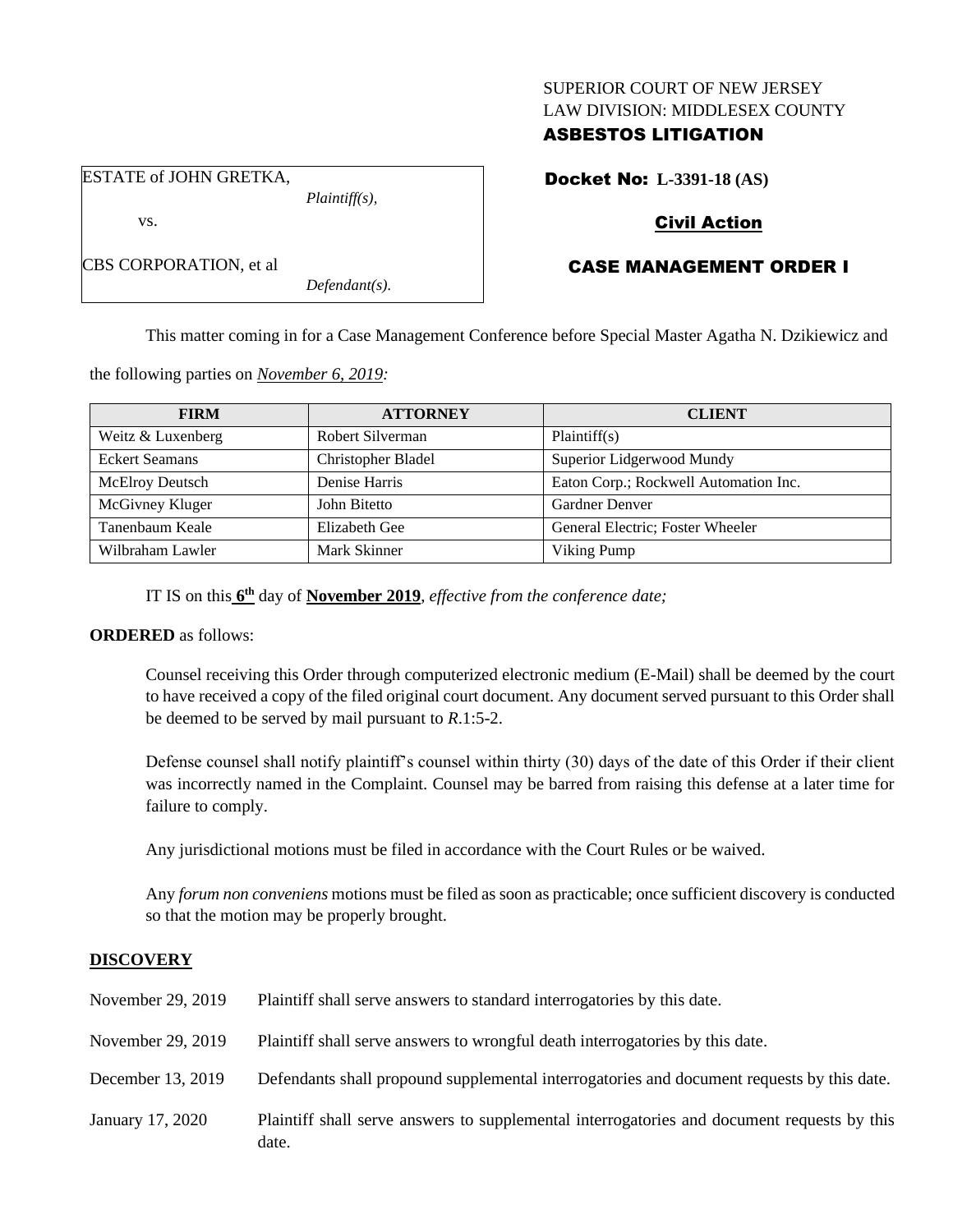- February 28, 2020 Fact discovery, including depositions, shall be completed by this date. Plaintiff's counsel shall contact the Special Master within one week of this deadline if all fact discovery is not completed.
- February 28, 2020 Depositions of corporate representatives shall be completed by this date.

### **EARLY SETTLEMENT**

June 5, 2020 Settlement demands shall be served on all counsel and the Special Master by this date.

### **MEDICAL EXPERT REPORT**

- November 29, 2019 Plaintiff shall serve executed medical authorizations (along with answers to interrogatories) by this date.
- March 31, 2020 Plaint if shall serve medical expert reports by this date.
- March 31, 2020 Upon request by defense counsel, plaintiff is to arrange for the transfer of pathology specimens and x-rays, if any, by this date.
- June 30, 2020 Defendants shall identify its medical experts and serve medical reports, if any, by this date. In addition, defendants shall notify plaintiff's counsel (as well as all counsel of record) of a joinder in an expert medical defense by this date.

#### **LIABILITY EXPERT REPORTS**

| March 31, 2020 | Plaintiff shall identify its liability experts and serve liability expert reports by this date or<br>waive any opportunity to rely on liability expert testimony.           |
|----------------|-----------------------------------------------------------------------------------------------------------------------------------------------------------------------------|
| June 30, 2020  | Defendants shall identify its liability experts and serve liability expert reports, if any, by this<br>date or waive any opportunity to rely on liability expert testimony. |

#### **SUMMARY JUDGMENT MOTION PRACTICE**

- April 10, 2020 Plaintiff's counsel shall advise, in writing, of intent not to oppose motions by this date.
- April 24, 2020 Summary judgment motions shall be filed no later than this date.
- May 22, 2020 Last return date for summary judgment motions.

#### **EXPERT DEPOSITIONS**

July 17, 2020 Expert depositions shall be completed by this date. To the extent that plaintiff and defendant generic experts have been deposed before, the parties seeking that deposition in this case must file an application before the Special Master and demonstrate the necessity for that deposition. To the extent possible, documents requested in a deposition notice directed to an expert shall be produced three days in advance of the expert deposition. The expert shall not be required to produce documents that are readily accessible in the public domain.

 $\_$  , and the set of the set of the set of the set of the set of the set of the set of the set of the set of the set of the set of the set of the set of the set of the set of the set of the set of the set of the set of th